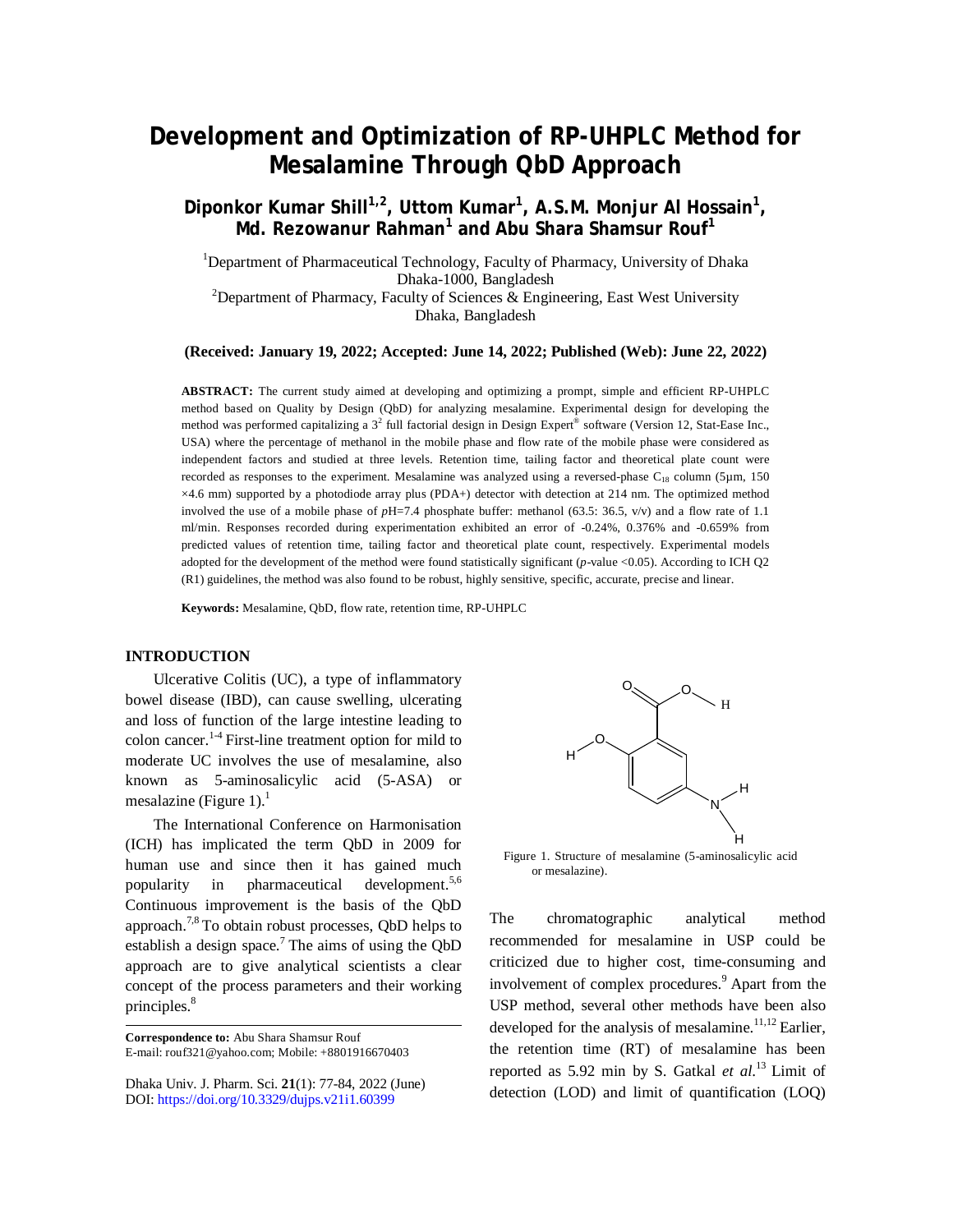were reported as 0.807 µg/ml and 2.44 µg/ml, respectively, by M. Banarjee *et al*. in their method.<sup>11</sup> The current study focuses on developing an optimized, easy, rapid and more sensitive analytical method through QbD approach for the analysis of mesalamine. The optimized method was validated according to ICH Q2 (R1) guidelines. $^{14}$ 

# **MATERIALS AND METHODS**

**Chemicals and reagents.** Mesalamine powder (assay by HPLC 100.5%; BEC Chemicals, India) was gifted generously by the UniMed UniHealth Pharmaceuticals Ltd. (Dhaka, Bangladesh). Methanol used in the experiment for preparation of the mobile phase was of HPLC grade and purchased from Scharlau, Spain. Monobasic and dibasic potassium phosphate, employed for the preparation of phosphate buffer, were also procured from Scharlau, Spain. Water used in the process was purified using the LaboStar® RO DI system (Evoqua, Germany).

**Chromatographic conditions.** The RP-UHPLC system consisted of Perkin Elmer Flexar series (UK) integrated with auto-sampler, FX-15 binary pump, vacuum degasser, column oven and PDA plus detector was used to analyze mesalamine. The data were analyzed using Chromera Manager Software (Version 4.0). Chromatographic separation was achieved with the isocratic elution technique on the Brownlee Analytical  $C_{18}$  column with a 5  $\mu$ m particle size and 150 mm length  $\times$  4.6 mm internal diameter. The injection volume was 12  $\mu$ L and the column temperature was fixed at 30˚C. The detection wavelength was at 214 nm. The mobile phase used for elution is composed of a combination of *p*H=7.4 phosphate buffer and methanol at the ratio of 63.5: 36.5, v/v and a flow rate of 1.1 ml/min, with a total run time of 15 minutes.

**Standard stock solution preparation.** Mesalamine stock solution was prepared at a concentration of 500 µg/ml. Accurately weighed 25 mg of mesalamine was taken in a 50 ml volumetric flask, and about 30 ml of solution vehicle containing phosphate buffer and methanol (60:40, v/v) was added. The drug was dissolved by sonicating for 5

minutes, and the volume was adjusted to the mark with the same vehicle. The stock solution thus prepared was further diluted with the same solvent system to get the desired concentrations.

**Preparation of mobile phase.** Accurately weighed 3.636 gm of monobasic potassium phosphate and 1.242 gm of dibasic potassium phosphate were transferred to a 1000 ml beaker, and the volume was adjusted to the mark with distilled water. Filtration of the solution was done using 0.45 µm filter paper followed by degassing through sonication. The HPLC grade methanol was also filtered and degassed in the same way.

**Design of experiment.** Design Expert® software (Version 12, Stat-Ease Inc., USA) was used for the experimental design and statistical analysis of data. The independent variables were the methanol concentration in the mobile phase (A, % v/v) and flow rate (B, ml/min). And the dependent variables were retention time (RT) (R1, min), tailing factor (TF) (R2) and theoretical plate count (TP) (R3, N). Utilizing  $3^2$  full factorial design, nine experimental runs were constructed considering the independent factors at three levels (i.e. low, medium and high). During optimization of the method, RT was kept at minimum constraints level to develop a rapid analytical method for mesalamine. The tailing factor, a measure of peak tailing, was also kept at minimum constraint levels to obtain sharp, symmetric and sensitive peaks. Theoretical plate count, an index of column efficiency, was kept at maximum constraint levels during optimization, as its larger values indicate higher column efficiency. All the levels and constraints were determined from sufficient preliminary trials. Optimization of the developed method and the effect of variables on responses were determined with the aid of Design Expert® software.

**Method validation.** Validation of the developed method was performed as per ICH Q2 (R1) guidelines. The system suitability, specificity, linearity, accuracy, precision, sensitivity, ruggedness and robustness were reported.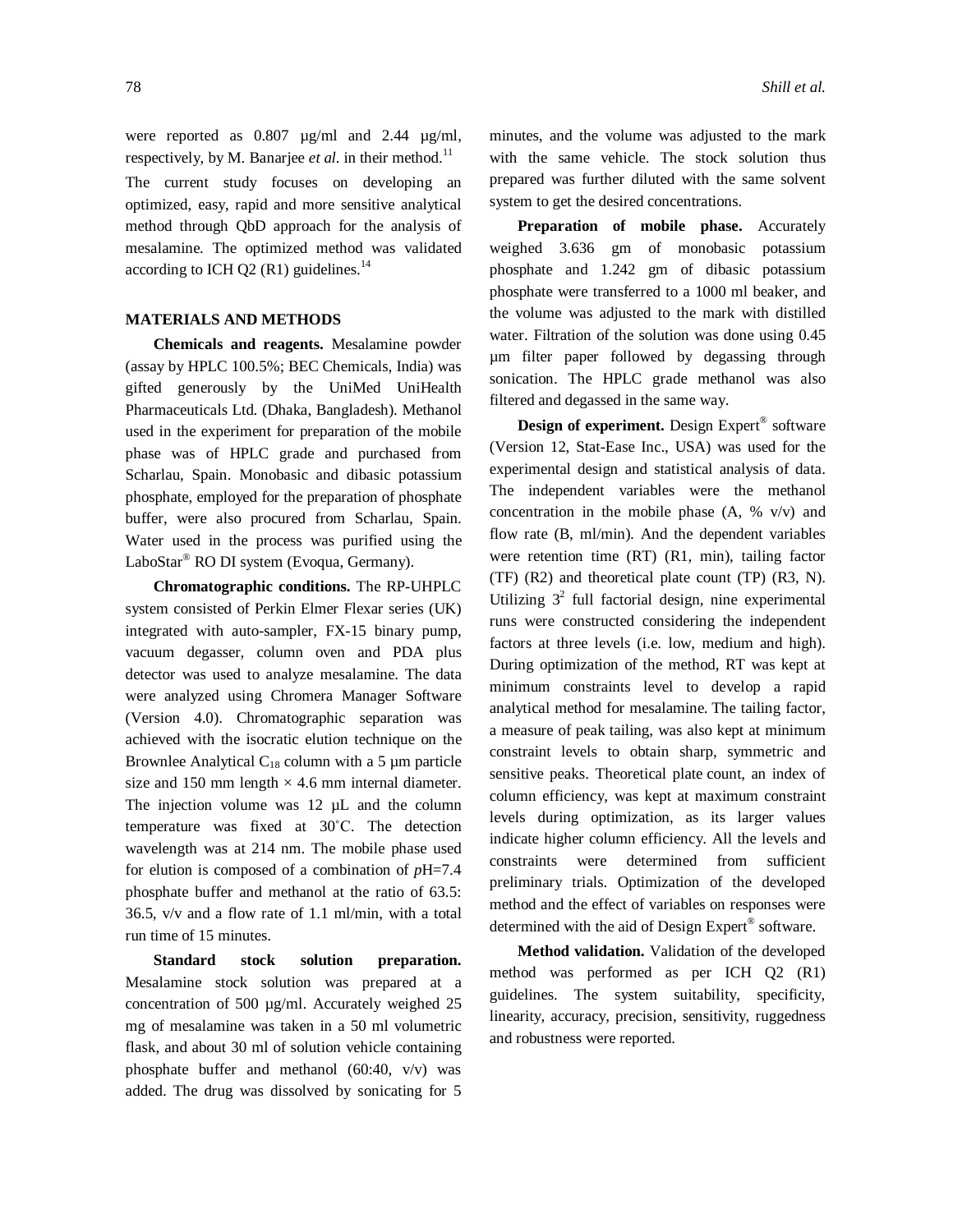**Analysis of responses.** For response 1 (RT), after analyzing the experimental values a linear mathematical model was recommended by Design Expert<sup>®</sup> software. The model F-value of 414.36 implies the significance of the model and there is a minimal (0.01%) possibility of this large F-value occurring due to noise. *P*-values confirm that factor B plays a significant role in the retention time of mesalamine (Table 1). The projected R² of 0.982 is in reasonable agreement with the adjusted R² of 0.990, as the difference is less than 0.2. The signal-to-noise ratio was determined by adequate precision. A ratio of 42.487 indicates an adequate signal, as a ratio greater than 4 is highly desirable. The effects of variables on response 1 are presented in Figures 2(a) and 2(b).

| ANOVA for the responses |                     |                |                    |                |                                                           |       |                                                                    |              |        |
|-------------------------|---------------------|----------------|--------------------|----------------|-----------------------------------------------------------|-------|--------------------------------------------------------------------|--------------|--------|
|                         | R1                  |                |                    | R <sub>2</sub> |                                                           |       | R <sub>3</sub>                                                     |              |        |
| Source                  | $SS^*$              | $\mathbf{F}$   | P                  | <b>SS</b>      | F                                                         | P     | <b>SS</b>                                                          | $\mathbf{F}$ | P      |
| Model                   | 0.210               | 414.3          | < 0.1 <sup>4</sup> | 0.096          | 38.76                                                     | 0.006 | 60931.3                                                            | 53.69        | 0.0039 |
| A                       | 0.0004              | 1.65           | 0.2465             | 0.032          | 64.57                                                     | 0.004 | 22940.1                                                            | 101.08       | 0.002  |
| B                       | 0.209               | 827.1          | < 0.1 <sup>4</sup> | 0.0007         | 1.50                                                      | 0.307 | 400.17                                                             | 1.76         | 0.276  |
| AB                      |                     |                |                    | 0.003          | 6.65                                                      | 0.082 | 2652.2                                                             | 11.69        | 0.042  |
| $A^2$                   |                     |                |                    | 0.060          | 121.02                                                    | 0.002 | 34936.1                                                            | 153.93       | 0.001  |
| B <sup>2</sup>          |                     |                |                    | 0.000          | 0.049                                                     | 0.838 | 2.72                                                               | 0.012        | 0.920  |
| Residual                | 0.0015              |                |                    | 0.002          |                                                           |       | 680.86                                                             |              |        |
| Cor Total               | 0.211               |                |                    | 0.098          |                                                           |       | 61612.2                                                            |              |        |
|                         | Regression equation |                |                    |                |                                                           |       |                                                                    |              |        |
| Source                  | R1                  | R <sub>2</sub> | R <sub>3</sub>     | $R1 =$         | $+3.782 - 0.002A - 1.867B$                                |       |                                                                    |              |        |
| Std. Dev.               | 0.016               | 0.022          | 15.06              | $R2 =$         | $+8.816 - 0.443A + 1.201B - 0.058AB + 0.007A^2 + 0.35B^2$ |       |                                                                    |              |        |
| Mean                    | 1.86                | 1.47           | 2378.5             |                |                                                           |       |                                                                    |              |        |
| C.V. %                  | 0.856               | 1.52           | 0.633              | $R3 =$         |                                                           |       | $-2837.3889 + 330.933A - 1487.5B + 51.5AB - 5.287A^2 - 116.667B^2$ |              |        |
| $AP**$                  | 42.48               | 15.12          | 17.865             |                |                                                           |       |                                                                    |              |        |

**Table 1. ANOVA and regression equation of responses.**

\*SS-Sum of squares; \*\*AP-Adequate precision.

For response 2 (TF), a quadratic mathematical model was suggested based on maximum adjusted  $\mathbb{R}^2$ and predicted  $\mathbb{R}^2$  values. The significance of the model is confirmed by the model F-value of 38.76. There is only a 0.63% possibility of occurring this large F-value from noise. From *p*-values, it was found that both models A and  $A<sup>2</sup>$  are significant terms (Table 1). The difference between the predicted  $R^2$  (0.820) and adjusted  $R^2$  (0.959) is less than 0.2, indicating a reasonable agreement between them. The value of adequate precision (15.123) reflects an optimal signal intensity. The effects of variables on response 2 are presented in Figures 2(c) and 2(d).

For response 3 (TP), a quadratic model was also suggested. Here, the F-value of the model (53.69) entails that the model is significant. The possibility of occurring of this large F-value from noise is only 0.39%. From *p*-values, it was found that in this case models A, AB, and A<sup>2</sup> are significant (Table 1). Likewise in responses 1 and 2, the predicted  $\mathbb{R}^2$  value (0.869) found here is in rational agreement with the adjusted  $\mathbb{R}^2$  value (0.971). An adequate precision value (17.865) shows a sufficient signal intensity. The effects of variables on response 3 are highlighted in Figures 2(e) and 2(f).

**Optimization of the method.** Out of 12 solutions provided by Design Expert® software, method involving the use of variables A as 36.56% and B as 1.1 ml/min with the desirability of 0.991, which was the highest among others, was taken as the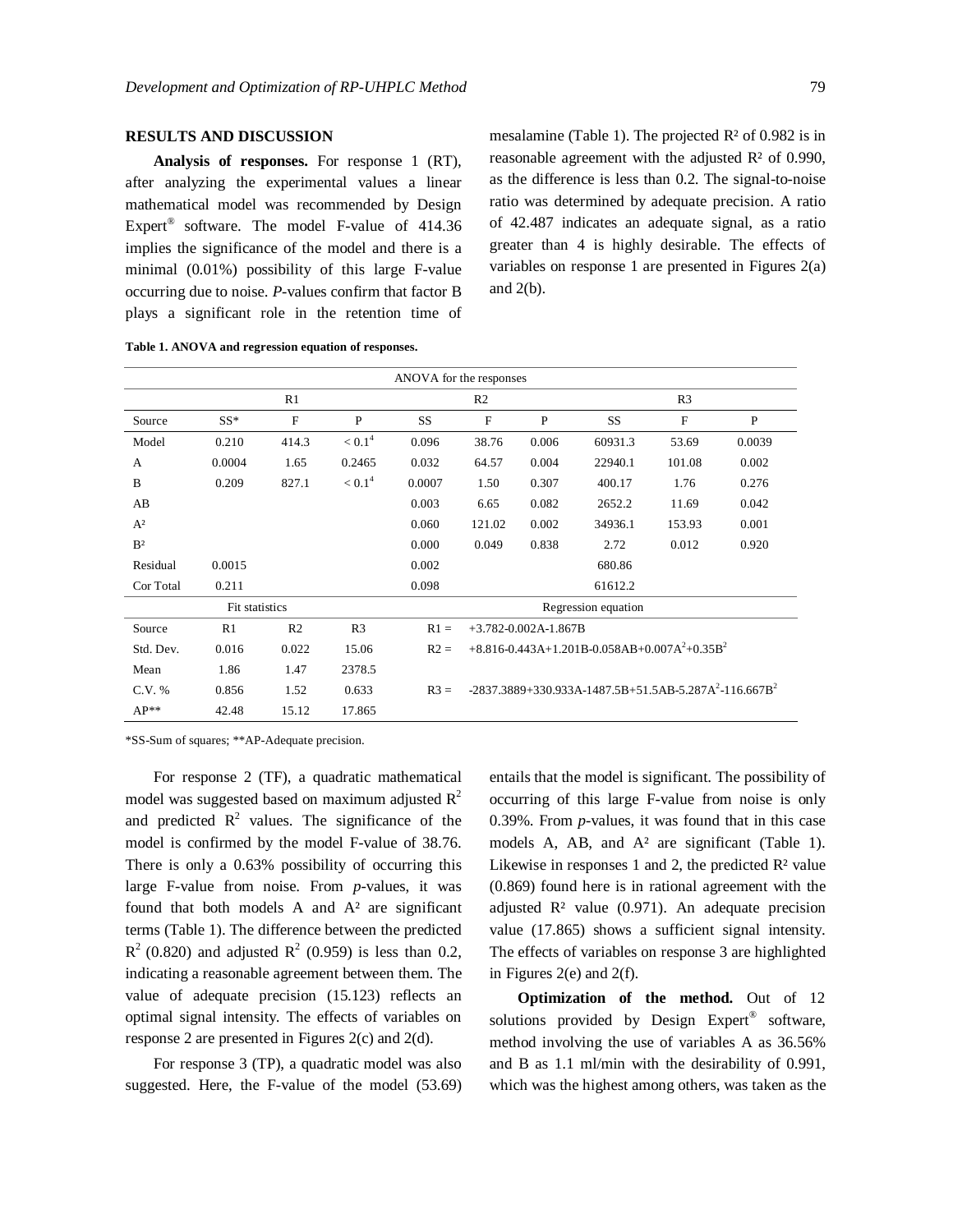optimized method. Experimental values of A and B were set to 36.5% and 1.1 ml/min, respectively. Experimental values of the responses observed during the study and percent error from predicted values are mentioned in Table 2.



Figure 2. (a) Predicted vs actual plot for response 1 (RT). (b) 3D surface plot depicting the effect of independent variables on response 1 (RT). (c) Predicted vs actual plot for response 2 (TF). (d) 3D surface plot for the effect of independent variables on response 2 (TF). (e) Predicted vs actual plot for response 3 (TP). (f) 3D surface plot showing the effect of independent variables on response 3 (TP).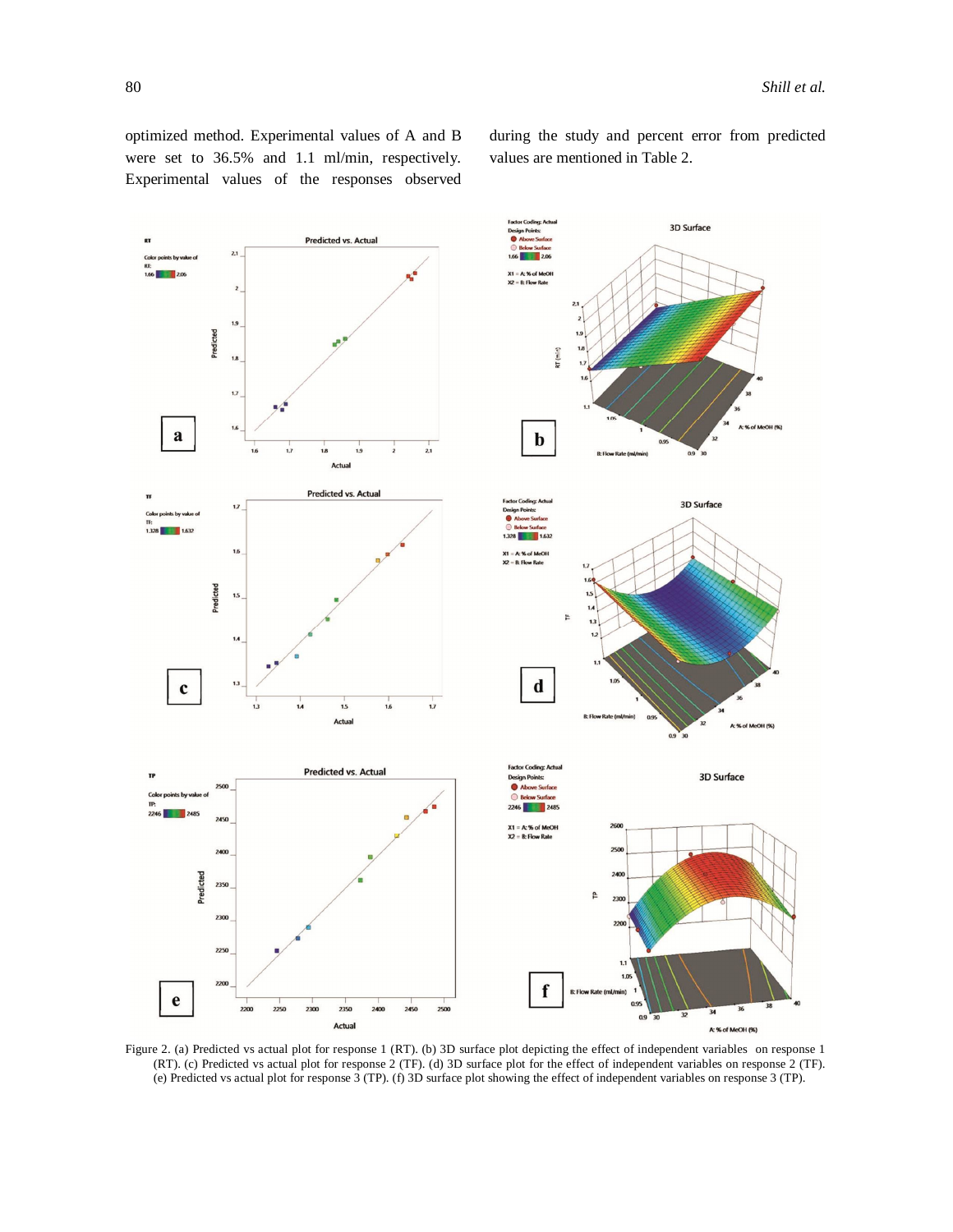| Method                                     | A       | В        | R1             | R <sub>2</sub>  | R3               |
|--------------------------------------------|---------|----------|----------------|-----------------|------------------|
|                                            | $(\% )$ | (ml/min) | (RT, min)      | (TF)            | (TP)             |
| Predicted values                           | 36.562  | 1.1      | 1.667          | 1.330           | 2488.91          |
| Experimental values<br>$(Mean \pm \% RSD)$ | 36.5    | 1.1      | $1.663 + 0.21$ | $1.335 + 0.367$ | $2472.5 + 0.425$ |
| *Predicted error $(\%)$                    |         |          | $-0.240$       | 0.376           | $-0.659$         |

**Table 2. Optimized method and predicted error of responses.**

\*Predicted error = (Experimental values – Predicted values)×100 / Predicted values.

**Validation study.** Results obtained from the validation study are discussed below.

**System suitability.** The system suitability of the method was measured using values of six replicates of working standard solution of mesalamine at a concentration of 100 µg/ml. The results were presented as Mean±% RSD. The chromatographic parameters were 8390132±0.098, 1.335±0.367,  $2472.5 \pm 0.425$  and  $1.663 \pm 0.21$  for peak area, tailing factor, theoretical plate count and retention time, respectively. The % RSD values for all the parameters were within the acceptable limits (<2%).

**Specificity.** A good resolution was obtained for mesalamine in working standard and sample solution under different conditions, and the chromatogram of the blank ensured no interference within the sample retention time (Figures 3a and 3b).



Figure 3. (a) Chromatogram of a blank sample. (b) Chromatogram of the standard solution of mesalamine (100 µg/ml).

**Linearity.** The linearity study was performed for mesalamine within the concentration range of 80-120  $\mu$ g/ml. The correlation coefficient ( $\mathbb{R}^2$ ) value was 0.9987, which confirms the linearity of the method (Figure 4).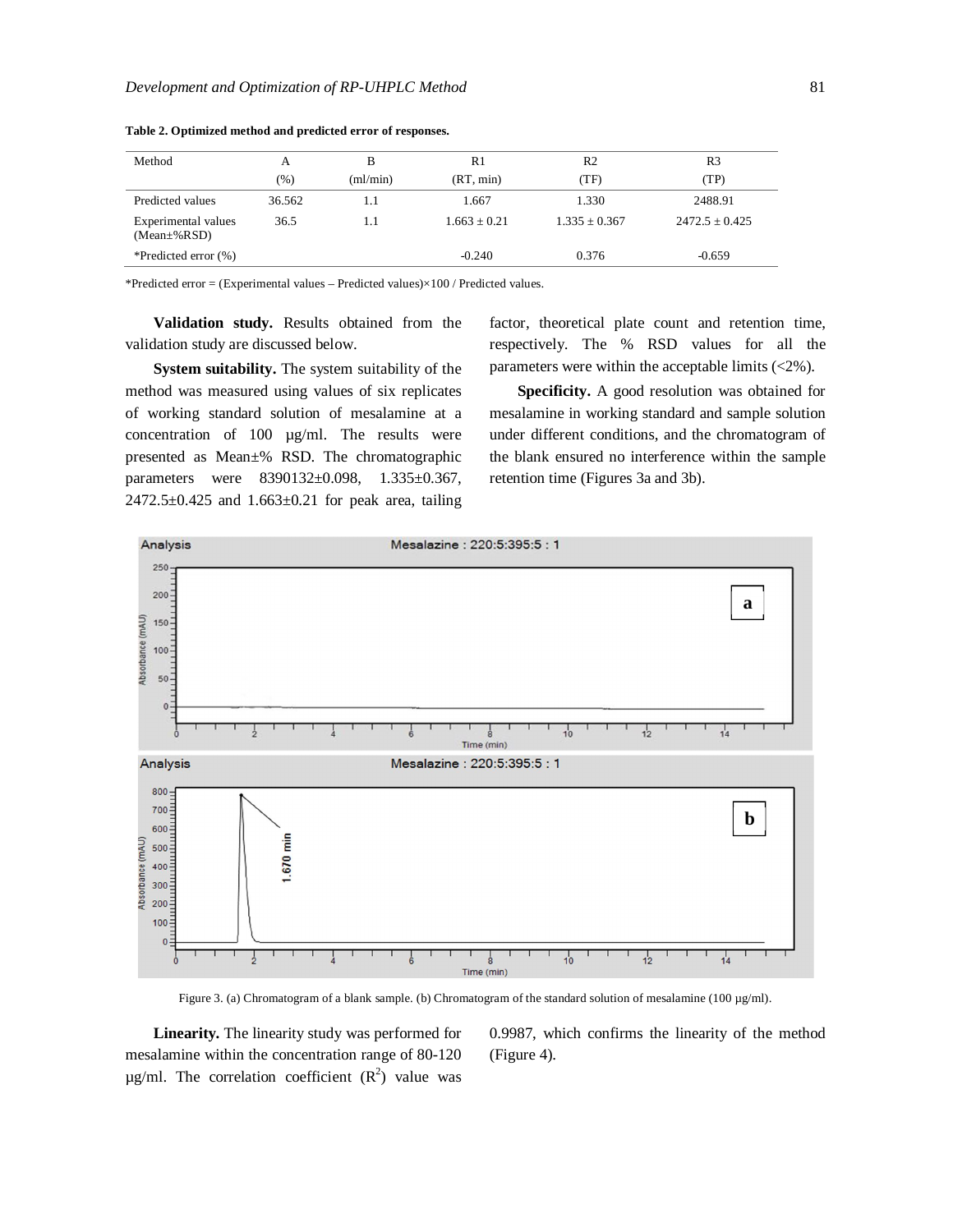**Accuracy**. The accuracy of the method was investigated by % recovery experiments. The calculated recovery values of mesalamine (99.89  $\pm 0.34\%$  to  $100.365\pm 0.14\%$  were within the acceptable limits (Table 3).

**Precision.** The intra-day and inter-day precision analyses are listed in Table 3. The results confirm no significant differences between assay results within a day or between days.



Figure 4. Linearity of the quantitation of mesalamine from standard solutions (range: 80-120 µg/ml).

|  |  |  |  |  |  |  | Table 3. Validation study of the developed method for analysis of mesalamine. |
|--|--|--|--|--|--|--|-------------------------------------------------------------------------------|
|--|--|--|--|--|--|--|-------------------------------------------------------------------------------|

| Type of study | Amount added $(\mu g/mL)$ |                           |                              | Mean % recovery | % RSD |
|---------------|---------------------------|---------------------------|------------------------------|-----------------|-------|
| Accuracy      | 80                        |                           |                              | 100.36          | 0.14  |
|               | 90                        |                           |                              | 100.013         | 0.17  |
|               | 100                       |                           |                              | 99.991          | 0.04  |
|               | 110                       |                           |                              | 99.991          | 0.08  |
|               | 120                       |                           |                              | 99.893          | 0.34  |
| Type of study | Spike level (%)           | Type of precision         |                              | Mean % recovery | % RSD |
| Precision     | 100                       | Intra-day                 |                              | 99.96           | 0.04  |
|               |                           | Inter-day                 | Day 1                        | 99.98           | 0.05  |
|               |                           |                           | Day 2                        | 100             | 0.056 |
|               |                           |                           | Day 3                        | 99.96           | 0.03  |
| Type of study | Type of ruggedness        | Amount added $(\mu g/ml)$ |                              | Mean % recovery | % RSD |
|               | Analyst 1                 | 100                       |                              | 99.916          | 0.147 |
| Ruggedness    | Analyst 2                 | 100                       |                              | 99.675          | 0.464 |
| Type of study | Parameters                | Variations                | Amount added<br>$(\mu g/ml)$ | Mean % recovery | % RSD |
| Robustness    | Mobile phase              | 0.9                       | 100                          | 99.83           | 0.26  |
|               | flow rate (ml/min)        | $\mathbf{1}$              | 100                          | 99.61           | 0.56  |
|               |                           | 1.1                       | 100                          | 99.88           | 0.19  |
|               | Mobile phase              | 60:40                     | 100                          | 99.673          | 0.32  |
|               | (Buffer: Methanol)        | 65:35                     | 100                          | 99.945          | 0.098 |
|               |                           | 70:30                     | 100                          | 99.733          | 0.351 |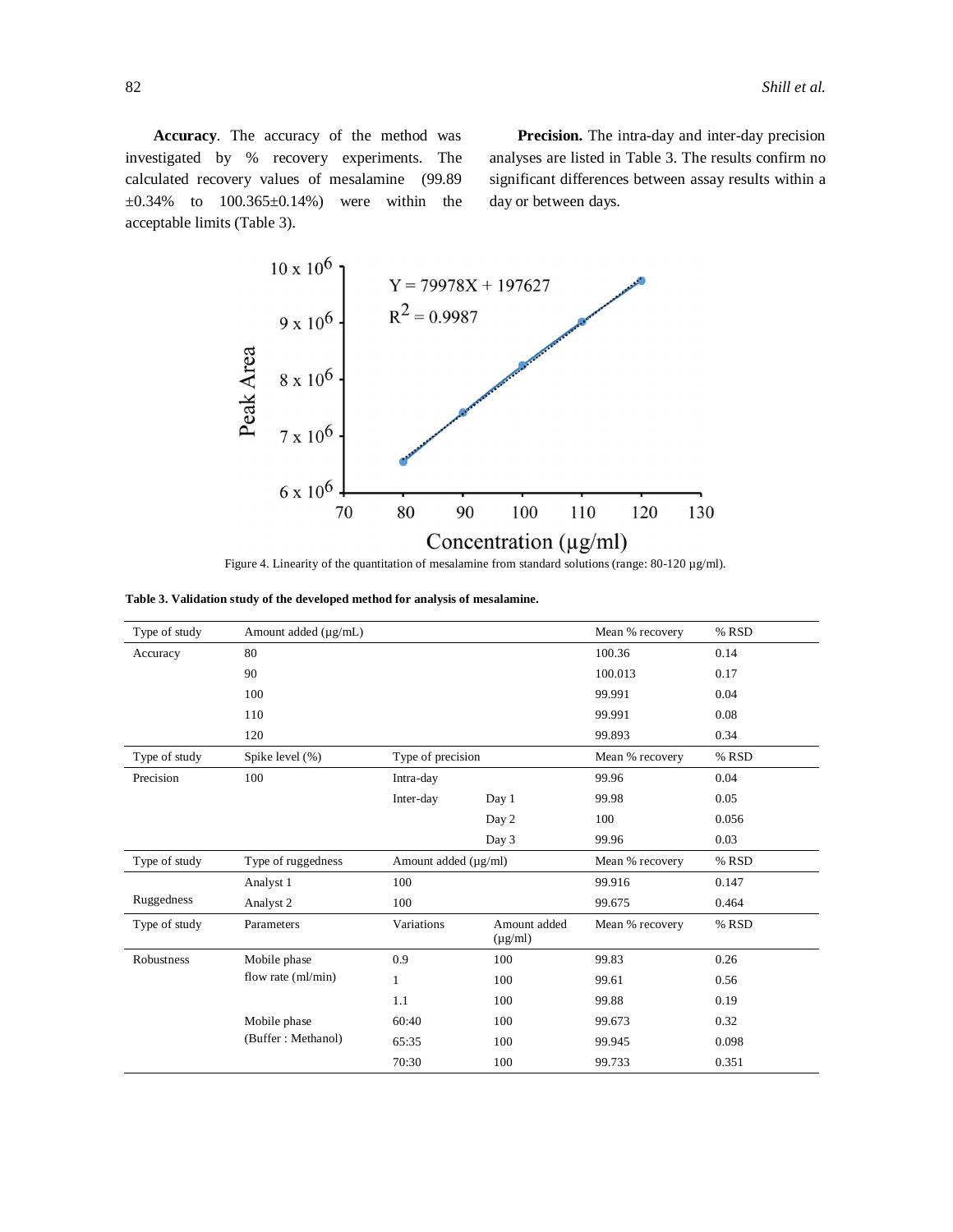**Sensitivity.** The limit of detection (LOD) and limit of quantification (LOQ) of mesalamine by the proposed method were found to be 0.04 µg/ml and 0.13 µg/ml, respectively, through several trials with a diluted working standard solution of mesalamine USP (Figures 5a and 5b).

**Ruggedness.** The ruggedness of the mesalamine quantitation method was conducted by performing the analysis with different analysts. The % RSD of the ruggedness study varied from 0.147% to 0.464%, indicating that the current method was rugged (Table 3).

**Robustness.** The robustness of the proposed method was assessed by changing the mobile phase composition and flow rate parameter. The percentage of RSD values were within the acceptable ranges (0.098% to 0.56%), showing that the current method was robust (Table 3).



Figure 5. (a) Chromatogram for LOD (0.04 µg/ml). (b) Chromatogram for LOQ (0.13 µg/ml).

In this study, an RP-UHPLC analytical method is developed for mesalamine through the QbD approach which has not been reported previously so far by others. Retention time obtained from the developed method was 1.663±0.21 min, with an estimated error of -0.24% from the predicted value. The errors observed from the predicted values for all other responses were also within the acceptable limit (<2%). Moreover, the method was found to be highly sensitive with LOD and LOQ values of 0.04 µg/ml and 0.13 µg/ml, respectively. So, this could be claimed that the developed method provides a faster, more sensitive and structured way for the analysis of mesalamine by the RP-UHPLC system.

#### **CONCLUSION**

A rapid, selective and sensitive RP-UHPLC analytical method is developed through the QbD approach for the analysis of mesalamine. The